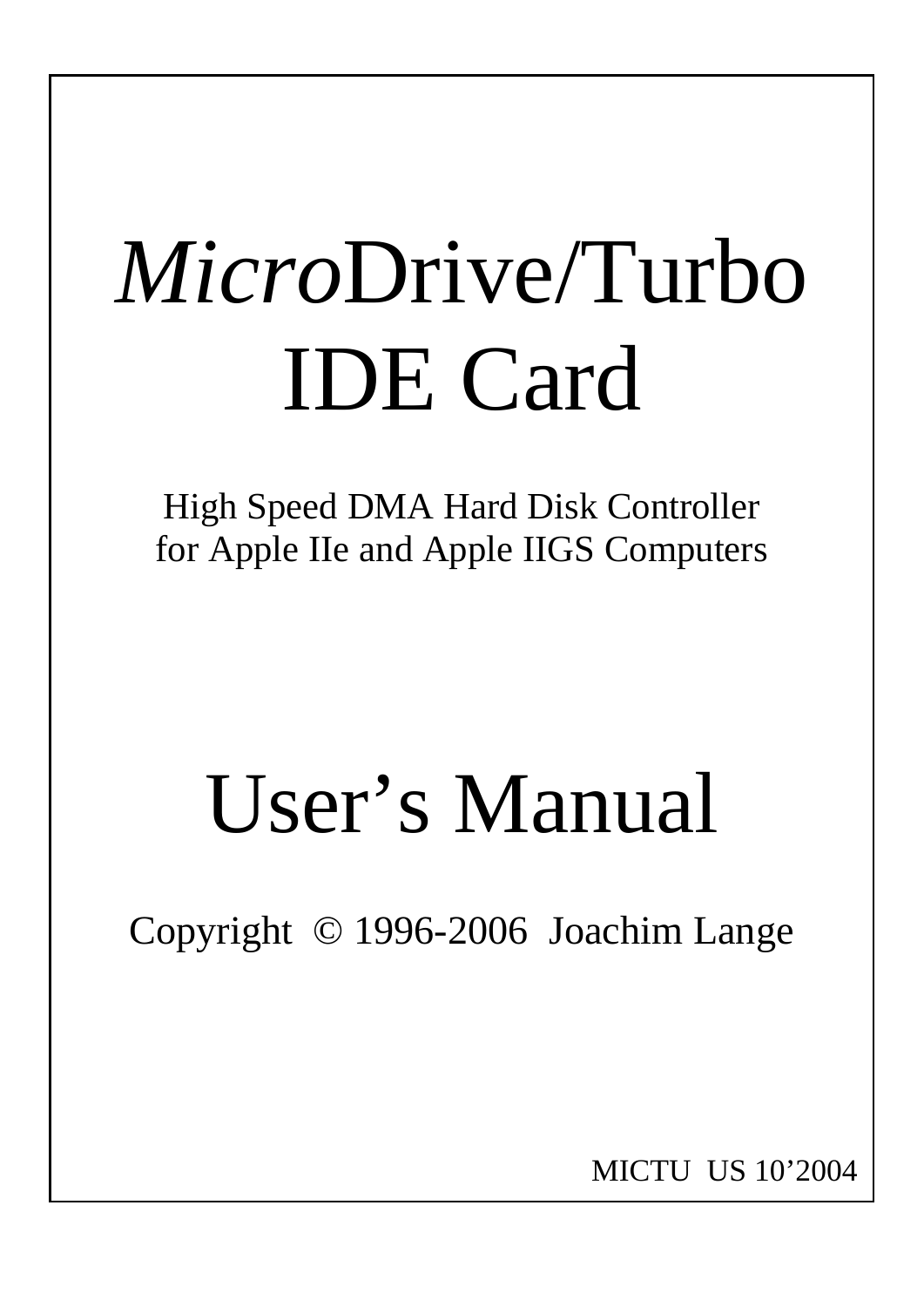# Limited Warranty

 The developer and manufacturer (the D&M) warrants this product against defects in materials and workmanship for a period of one year. This warranty applies only for you, the original purchaser. This warranty applies only if the product was used under normal conditions.

 During the warranty period the D&M will repair (or, at its option replace), at no charge, components that prove to be defective, provided the product is returned to the D&M, shipping forth and back is prepaid, and the product is properly packed.

 Before returning any item you must first obtain an RMA (Return Merchandise Authorization) number. This number must be placed on the outside of the shipping container and on a letter enclosed inside. Also, a copy of your purchase receipt must be provided.

This warranty does not apply if, in the opinion of the D&M, the product has been damaged by accident, misuse, neglect and unauthorized or improper modifications.

 This warranty is in lieu of all other statements or representations. All statements made by another person or firm are void.

 In the event that this product will fail, your sole remedy shall be the repair or remedy as stated in this warranty. Under no circumstances shall the D&M be liable for any loss or damage, direct, incidental, or consequential, arising out of the use of, or inability to use, this product caused by any defect in the product.

> Dipl. Ing. Joachim Lange Bergstrasse 95 82131 Stockdorf Germany Phone: Germany, 89 - 8577040 (19.00 to 23.00 CET)

Internet: lange@tasha.pasinga.de Internet homepage: http://www.wbwip.com/shh

#### Thirty day money back guarantee:

If you are not satisfied with your purchase, you may return this product within thirty (30) days if accompanied by the sales receipt. You will get a refund on the value of the product only, not the shipping/ handling costs. This guarantee does not apply to complete hard drive products (*Micro*Drive/Turbo filecard). This product cannot be returned for a refund if it is damaged in any way.

#### Help and support:

We will do our best to help you and we want you to be a satisfied customer. We want to hear from you. Please report any problems to us. We appreciate your comments and questions.

We will continue supporting the *Micro*Drive/Turbo Card as long as the Apple II is alive and we can find a way to reach the Apple II community.

# Apple II forever!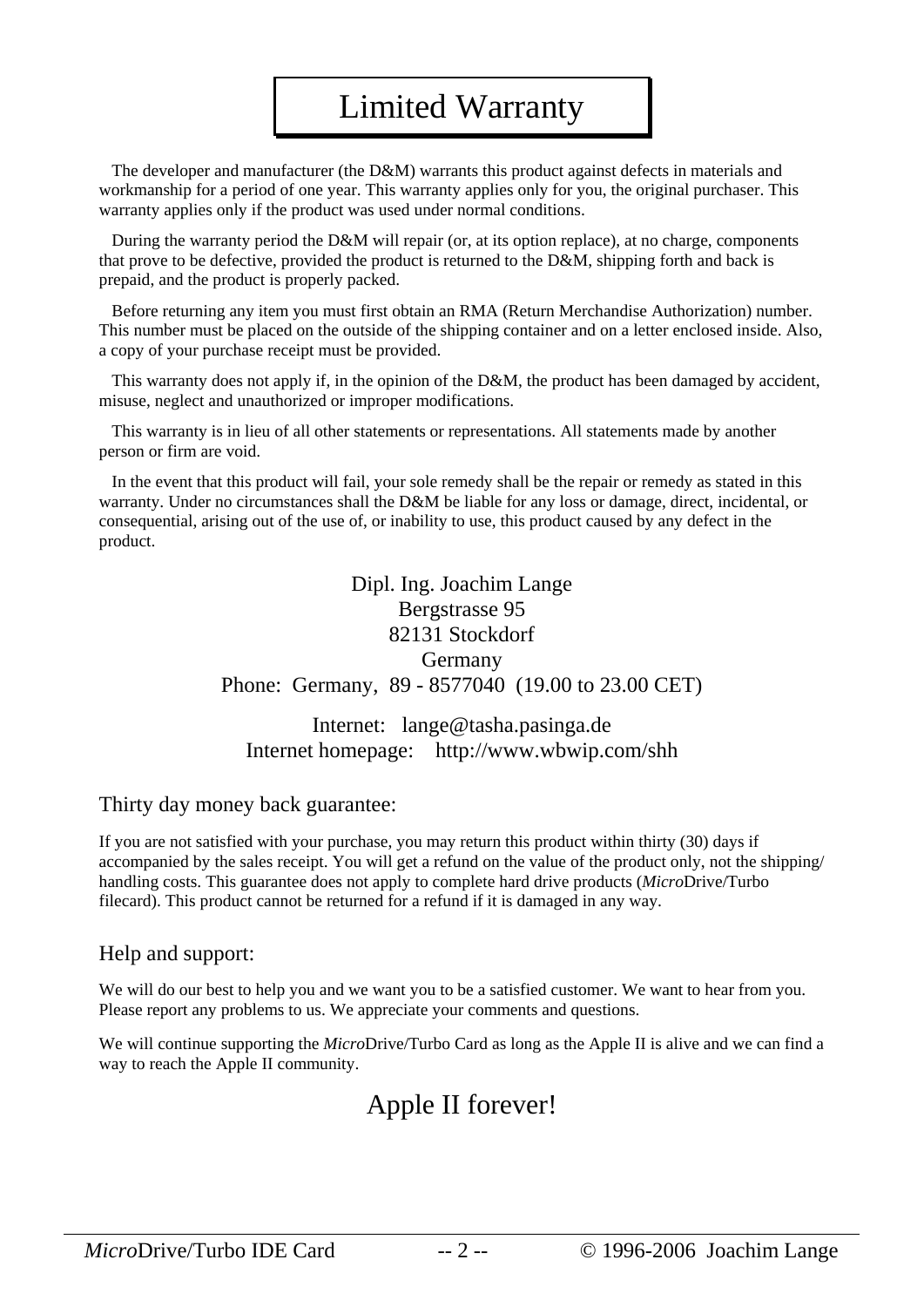# *Micro*Drive/Turbo Card User's Manual

# Table Of Contents

| -11            |
|----------------|
| <i>12</i>      |
| <b>14</b>      |
| 15             |
| <b>16</b>      |
| $\frac{17}{2}$ |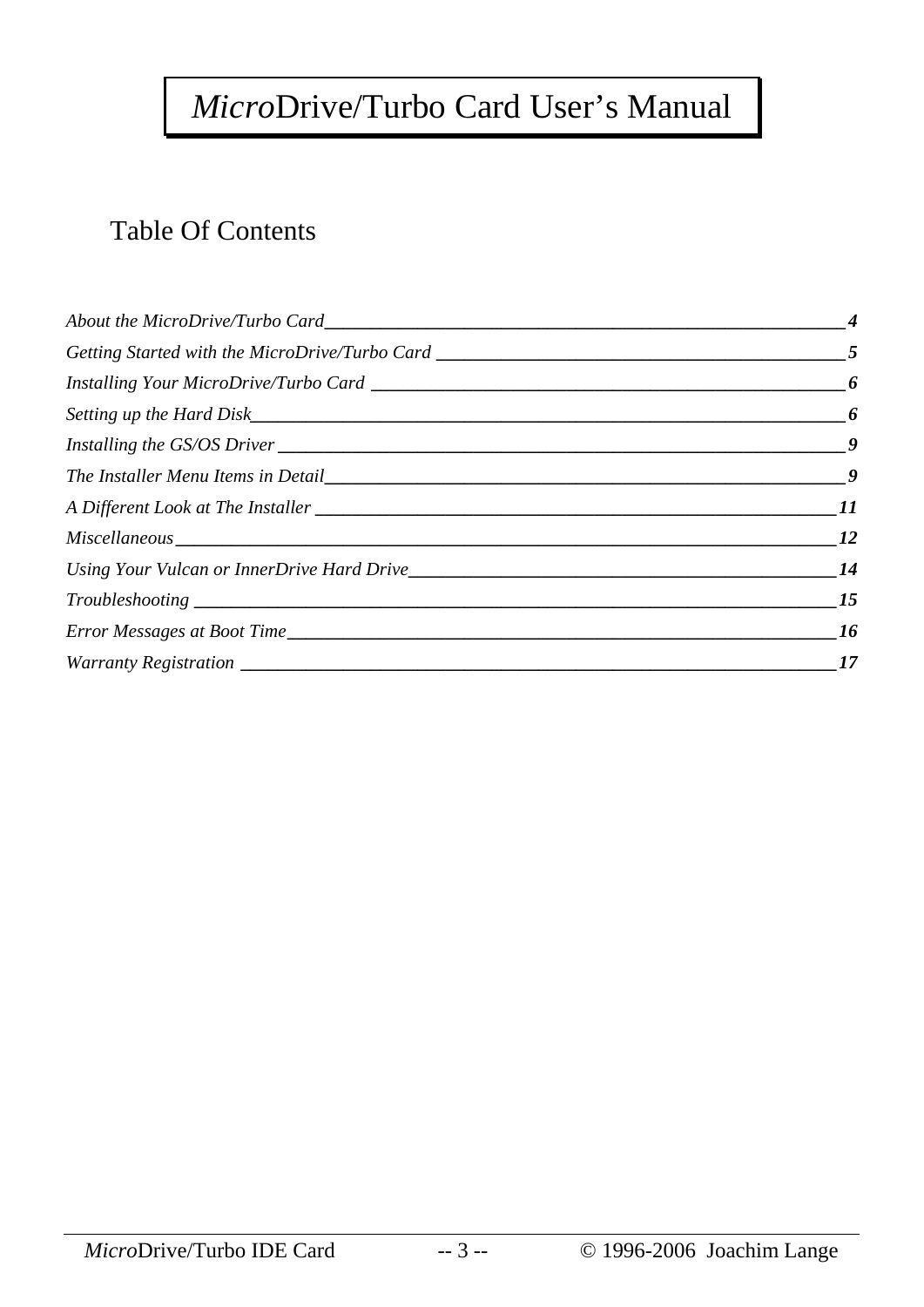# About the *Micro*Drive/Turbo Card

Congratulations! You have purchased the ultimate IDE hard drive controller for the Apple IIe and Apple IIGS.

The *Micro*Drive/Turbo Card is the only IDE controller that supports DMA (Direct Memory Access) technology and speed for true 1:1 interleave. What this means is that you can expect unparalleled speed and performance on IDE drives (up to 7 times of other IDE controllers). No more jealous looking at SCSI hard drive owners. Now even your Vulcan hard disk controller can be RAMFast!!

The *Micro*Drive/Turbo Card is a very inexpensive solution to let all Apple II users take advantage of the simple and inexpensive interface design of IDE hard drives. Any known IDE hard disk controller for the Apple II family only supports a limited number of hard drives, whereas the *Micro*Drive/Turbo Card supports virtually any drive available!

Last not least the *Micro*Drive/Turbo Card is the smallest high-performance hard disk controller ever built for the Apple II computer.

#### **Features:**

 Fully ProDOS and GS/OS compatible. Use all your Apple II applications with your *Micro*Drive/Turbo Card. Compatible with Apple IIGS and Apple IIe enhanced.

Compatible with the full range of Apple memory, up to 8 Mbytes on the Apple IIGS.

Compatible with all known hardware used today with Apple II computers, such as: ZIP GSX, TransWarp GS,

PC Transporter, RAM Cards from Apple, Applied Engineering, CV-Tech, Harris, Q-Labs, Sequential Systems, Pacemark Technologies etc.

GS/OS driver with GS/OS caching support included.

Can boot a minimum GS/OS System (6.0x) in twelve seconds, with accelerator in nine seconds.

Low power design (all CMOS circuits) assures reliable operation.

 Wastes no time for self-initialization compared to standard SCSI interfaces! Gives a very short warm-up time. Allows to boot any partition.

Up to 16 partitions on one drive, or 8 plus 8 partitions at a time on two IDE drives.

 Universal controller replacement for the Vulcan & Vulcan Gold Controller Card, even for InnerDrive systems. The only IDE hard disk controller (except Turbo IDE Card and the *Micro*Drive Card) for the Apple II that supports two IDE hard disks.

 The only IDE hard disk controller for the Apple II that allows to use virtually any IDE hard drive. Other controllers only do support a very limited number of drives.

### *Micro*Drive/Turbo Card Design:

Hardware, firmware, installation software and GS/OS device driver

Copyright © 1996-2006 Dipl. Ing. Joachim Lange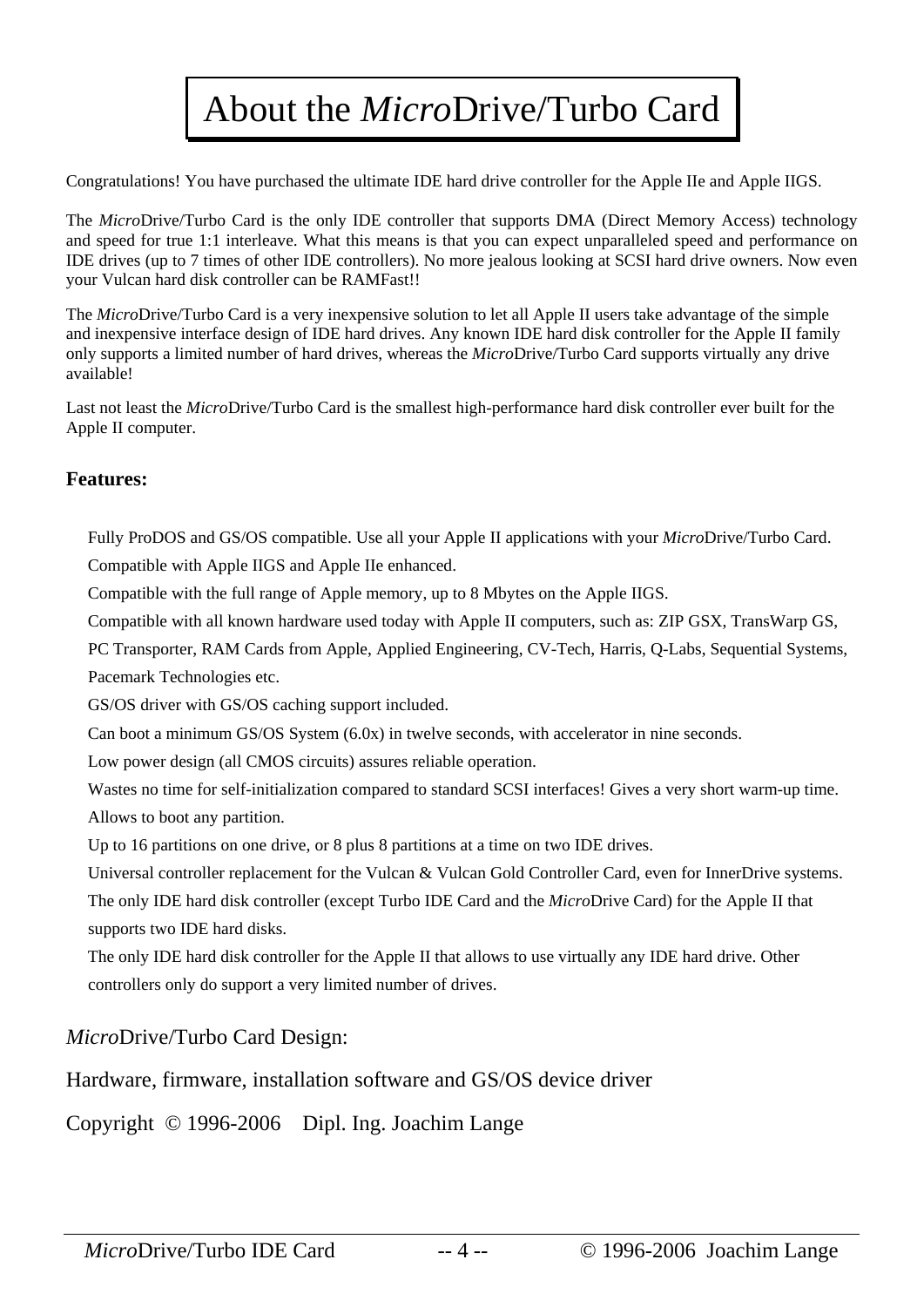# Getting Started with the *Micro*Drive/Turbo Card

#### What you should have received:

The *Micro*Drive/Turbo Manual you're just reading.

The green *Micro*Drive/Turbo interface card with golden fingers.

The *Micro*Drive Utilities Disk which is a standard Apple 800K disk.

#### In addition, depending on your order, you may have received:

 A mounting kit for putting the *Micro*Drive/Turbo Card and a 2.5" notebook hard drive together. This kit also includes a short flat ribbon cable to connect your mounted 2.5" drive with your *Micro*Drive/Turbo Card. There is no need for an additional power supply cable. The flat ribbon cable includes the power supply lines for a notebook style hard disk.

A flat ribbon cable (3 ft.) for connecting an external 3.5" IDE hard disk.

 A hard disk mounted on the *Micro*Drive/Turbo Card, ready for use with your Apple. If you have received such a plug-and-play configuration, there isn't much work left for you to have the drive ready. All you need to do is to set the DIP switches, insert the card in a slot in your computer and boot from a GS/OS or ProDOS 8 system volume for installing your system software on your *Micro*Drive hard disk.

#### Precautions with your *Micro*Drive hard disk:

 Please be careful with your hard disk. A hard disk is a very sensitive device which requires careful handling! Never expose to shocks and also handle with care when moving in and out of your computer. Always turn off your computer when inserting or removing cards.

#### What you should do first before doing anything else:

Make a copy of the *Micro*Drive utilities disk and keep the original disk in a safe place!

 Delete the file PRODOS which can be found on this non-modified copy of the utilities disk. (Note: This file PRODOS on this disk is a copy of the INSTALL.SYSTEM program itself. You can skip this step and leave this disk as it is. In this case you can boot the disk to run INSTALL.SYSTEM directly, but you cannot use this boot process to run other programs on this installation disk. If you ran the installation program in this way, you will have to reboot from another system volume for using other programs)

Use the Finder or another GS/OS utility to copy ProDOS 8 (=P8, the 8-bit disk operating system found in the /SYSTEM folder on every bootable GS/OS System Disk) and the INSTALLER (located on the /INSTALL disk of GS/OS System 6) on your copy of the *Micro*Drive utilities disk.

 Rename the file P8 on your utilities disk to PRODOS (to make the disk bootable). Note: the disk is bootable "as is" (even if you don't copy ProDOS 8 to the disk), but you can only launch the installation program in this way.

 If you want to be perfect, you can do a printout of the README files that perhaps could be found on the disk (containing late news and additional program descriptions which could not be included with this document).

 Please be sure to read the whole manual carefully. Many hints can be found all over in this document, and there is no way to include all information on a single sheet of paper.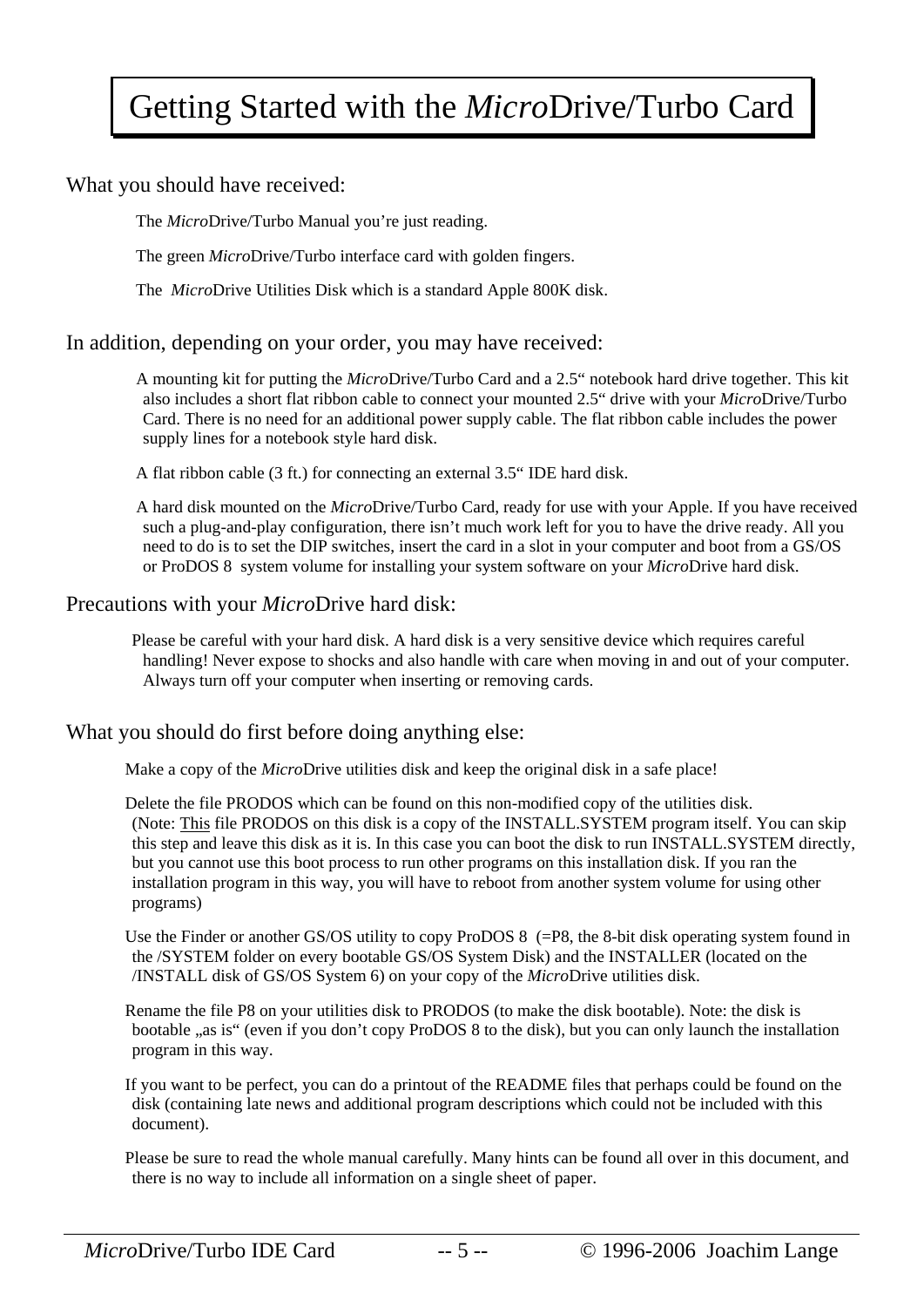# Installing Your *Micro*Drive/Turbo Card

 Again, read this manual carefully before attempting to install your *Micro*Drive/Turbo Card. Please be very careful when working with your computer and the *Micro*Drive/Turbo Card. Do not touch the gold fingers and do not bend the gold pins of the header connectors. Note that we cannot be responsible for malfunctions due to careless handling on any kind of connectors.

 If you have an external hard disk, connect the hard drive cable to the *Micro*Drive/Turbo Card. Do not bend the connector pins!! Be very careful especially when removing the cable from a connector!

 Turn off the Apple's power switch. Never insert or remove a card while your computer is turned on. You should, however, leave it plugged in to allow the power supply to absorb any static electricity from your body. Also, be sure that any other power supply involved (e.g. the hard drive's) is turned off!

Remove the cover from your Apple.

 Touch the power supply case in the Apple to discharge any static electricity from your body. Make sure you do this because static can cause a great deal of damage to the computer chips on interface cards and in your computer.

 Select the slot into which you are going to install the *Micro*Drive/Turbo Card. Align the card edge with the slot and use the heel of one hand to slowly push the card down into the slot.

# Setting up the Hard Disk

**Important Note:** Configuring a hard drive requires a user's manual. If you don't have purchased your hard disk along with the *Micro*Drive/Turbo Card, we cannot be responsible for the lack of a manual for your hard disk. If you have purchased a hard disk without manual and you don't know how to set it up correctly, please don't expect that we can help you! We won't. There may be a ten thousands of hard drives and you really can be sure that we don't know anything about your specific drive.

### **Don't buy a hard disk drive shipped without manual!!**

You can use two IDE style hard drives with your *Micro*Drive/Turbo Card. Both drives must be connected in the same way with only one cable which has two plugs on the hard drive's cable end. The total cable length should be no more than about 3 ft.

#### **If something doesn't work as expected: first try to find out whether your hard drive works on a MS-DOS machine.**

#### **Power supply for the hard disk drives**

Only one 2.5 inch (Notebook style) drive can be supplied by the card. External hard drives attached to the *Micro*Drive/Turbo Card must be supplied by an external power supply. You must not supply those drives via the card's power connector. The *Micro*Drive/Turbo Card was intentionally designed to not supplying power for external disk drives. Due to excessive current flow, the data integrity and proper functioning of the *Micro*Drive/Turbo Card would suffer if power would be drawn via the card and the slot connector. This is a matter of precaution, nevertheless you can use your Apple's power supply (using the lines coming out of the case directly) to supply one single hard disk. The Apple's power supply however is not powerful enough to supply two 3.5" hard drives!

**If you are using an external power supply for your hard drive(s), be sure to use the same wall outlet as your Apple computer does (to avoid ground loop problems).**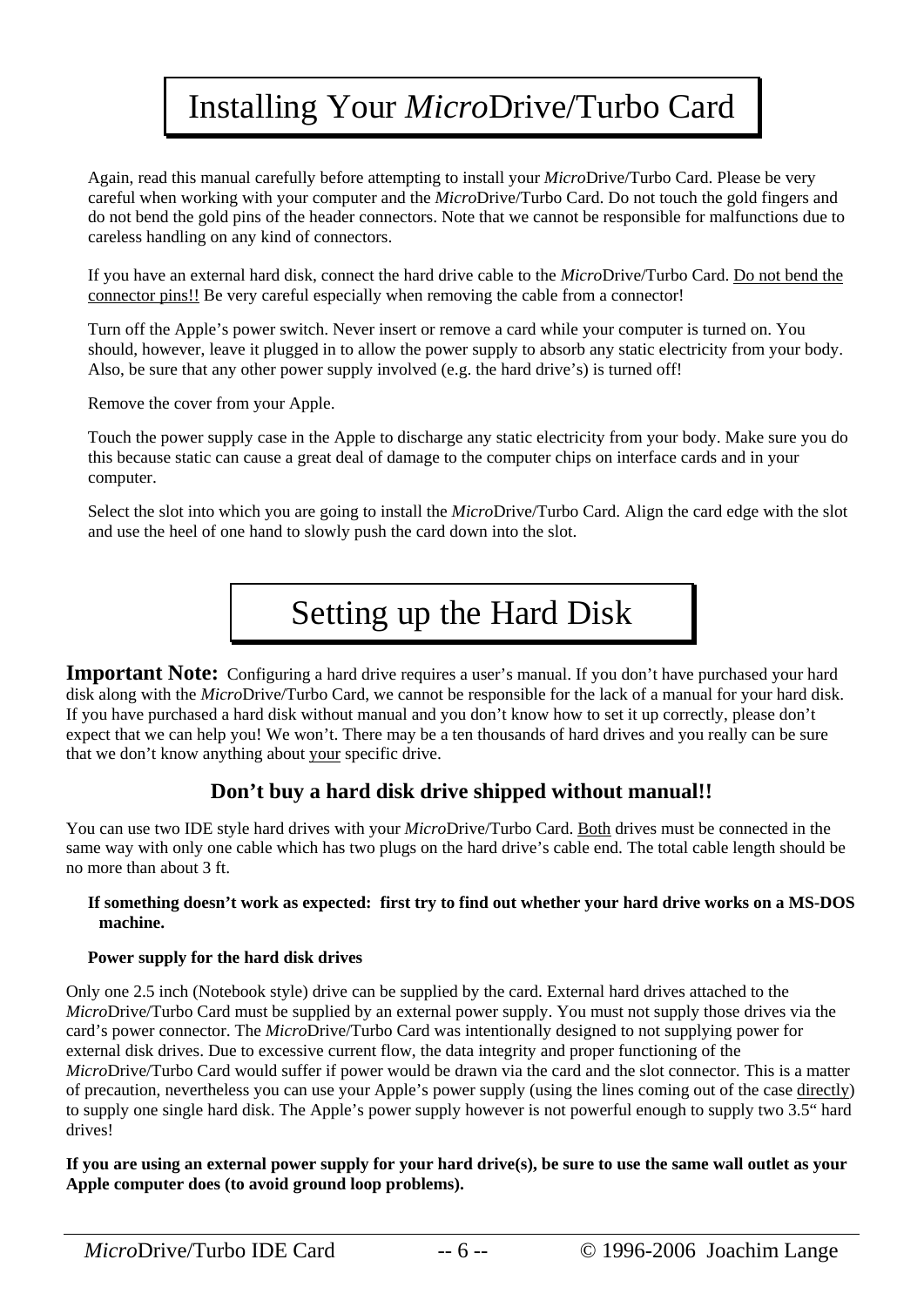# Preparing Your Hard Drive

In this section, you will find a description how to install a hard disk "from scratch", i.e. if you have a new or used hard disk that isn't yet known to your Apple II system. If you have received the *Micro*Drive/Turbo Card complete with hard disk, you will only have to install your System software on your hard disk. *Micro*Drive hard drive systems always come fully prepared for work, i.e. the hard disk is partitioned and every partition is pre-formatted. Here is how to start "from scratch":

 Make a copy of the *Micro*Drive/Turbo Card Utilities disk as described in the introduction of this manual. Use this copy now (we call it installation disk).

 Copy the GS/OS driver from the installation disk to your GS/OS boot volume (disk or hard disk or what else). Use any copy program to copy the driver to the /**your.disk/SYSTEM/**DRIVE**RS** folder (**your.disk** is the name of your GS/OS boot disk, for example /INSTALL if the System 6 installer disk will be used) The driver is not required now, but later it will speed up the installation process of GS/OS on the IDE drive (everything works fine even without a GS/OS driver, but somewhat slower. You have been warned).

 Boot the installation disk to run the configuration program INSTALL.SYSTEM. Do not use a GS/OS program launcher now.

After you have launched the program, the screen gets blanked. If your hard disk is "virgin", you will notice a short time of hard disk activity while the screen says "one moment please....". At this time, the installer program scans your hard disk to find the operating parameters (number of cylinders, number of heads and number of sectors per track).

 After this primary and automatic setup process has finished, you will find the parameters of your hard disk displayed on the top of the screen, right below the screen title. The only work that is left for you is to setup the number of partitions and their sizes. Press the  $\langle E \rangle$  key to enter the partition editor. Now you can press  $\langle A \rangle$  to add a partition or <D> to delete the current partition highlighted. Note that you cannot add a new partition as long as the last partition created is still zero blocks large. If the number of blocks is greater than zero, the partition is considered as valid, and a new one can be added. Use the left and right arrow keys with or without the Open-Apple and Closed-Apple Keys to adjust the sizes of the partitions. The up and down keys let you choose the partition to be modified. While you are setting up the partition sizes, you will find the total free number of blocks for your hard disk being growing or shrinking. You can add as many blocks as you like until the total free number of blocks is zero. You can hear a small beep if something goes out of range (e.g. the partition size eats up the remaining space of the hard disk). When you have finished creating your partition set, press <ENTER> or <ESC> to leave the partition editor. The light bar goes back to the list of menu items.

 Now it's time to save the information you just created. Use menu item WRITE CONFIGURATION to write your partition map and operating parameters to hard disk. The program should report success.

 Leave the installer program by pressing ESC or using the menu item QUIT and confirm quitting. This is the only way you should shutdown this program.

 Reboot your Apple (this is required before the IDE drive(s) can be recognized by your card). At this time, trying to boot from a partition of the *Micro*Drive/Turbo Card ends in the message "Volume not formatted" or "Unable to load ProDOS". This is OK. At this point of the installation process you will still have to boot from an other System volume such as a System Disk or an other hard disk.

 Use any formatting utility to format your partitions. You can use GS/OS and the FINDER, the Advanced Disk Utilities or PROSEL-16 for formatting your volumes. Also, ProDOS 8 utilities such as Copy II Plus, the CAT.DOCTOR from the ProSel-8 package, or the Apple ProDOS 8 System Utilities can be used for this purpose. The default boot volume is volume (partition) number one. Holding down the OA key or the Option key while booting lets you choose an alternate boot volume by pressing the corresponding key for the volume number. Please note that under ProDOS 8 you can get access to the volumes beyond number 2 only if you are using ProDOS version 2.0 or later (contained in GS/OS System 6.0 or later). You can use older versions of ProDOS 8, however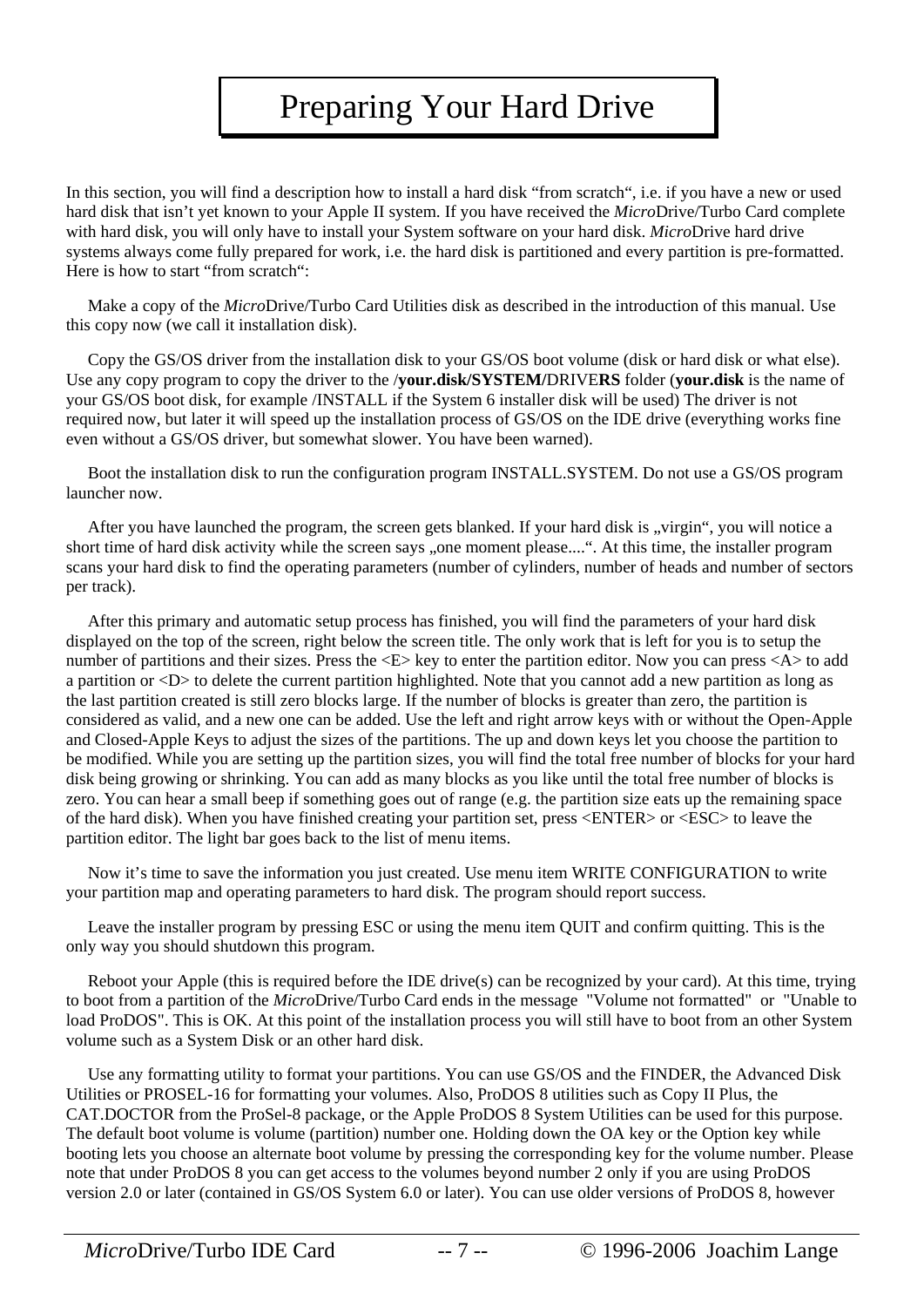you can only use the first 2 volumes of your hard disk configuration, the ones which are mapped into the slot where your *Micro*Drive/Turbo Card is located.

 After a complete GS/OS system has been installed on the first partition, the *Micro*Drive/Turbo Card is ready for booting. To install GS/OS correctly you must use the GS/OS Installer, the Finder or another 16-bit program (such as ProSel-16) which is able to copy resource forked files. Please do not forget to copy the GS/OS driver from the installation disk to the \*/System/Drivers folder on any of your boot volumes ( \* stands for the name you choose when formatting the volume). Only with the GS/OS driver installed you will get optimum performance out of your *Micro*Drive/Turbo Card.

 If you want to use two drives with your *Micro*Drive/Turbo Card, you must repeat those steps listed before for your second drive. Just boot the *Micro*Drive Installer program and press <ENTER> after highlighting menu item DRIVE CHANGE. After this, continue setting up the partition map and repeat the other steps.

# Changing Your Hard Disk Configuration

 If you want to change anything, first boot the *Micro*Drive/Turbo Card installation disk and run the file INSTALL.SYSTEM. The installer automatically reads the configuration block from your hard disk. Now you can make changes on your partitions or on the boot volume number, as an example.

We recommend making hard disk backups for reason of data security. In the case something went wrong, it is also useful to have written down the complete setup parameters of your configuration.

You may change any item without the risk of loosing data, **except the parameters listed here:**

- The number of cylinders, heads and sectors
- The number of blocks assigned to each volume
- The number of volumes for your hard disk

 When you have finished modifying your configuration, save the configuration block by writing it back to your hard disk (menu item Write Configuration).

 Every time you want to do that, you will get a warning message to remind you that you may loose your data on the hard disk. The message appears whether or not you made changes to the cylinders, heads and sectors and the volume parameters. As mentioned before, there is no danger for your hard disk data **as long as you have not touched** these parameters.

## Modifying Partitions

 If you want to change a partition in size, the data on this partition will be lost. In addition, the contents of any partition with a number greater than the one you may want to change will be lost. So be **very** careful when doing changes and

## **!! make a backup first !!**

If you reduce the number of partitions, the data on any partition greater than the new number will be lost.

 **After changing any partition size it is absolutely necessary to (high-level) format the modified partition and all the partitions with the higher numbers! (use the Finder, the Advanced Disk Utilities or another disk utility).** 

 **Do not forget this step, it is required even if you can still read the old contents of this partition! Only after re-formatting the volume directory reflects the actual size of the new partition.**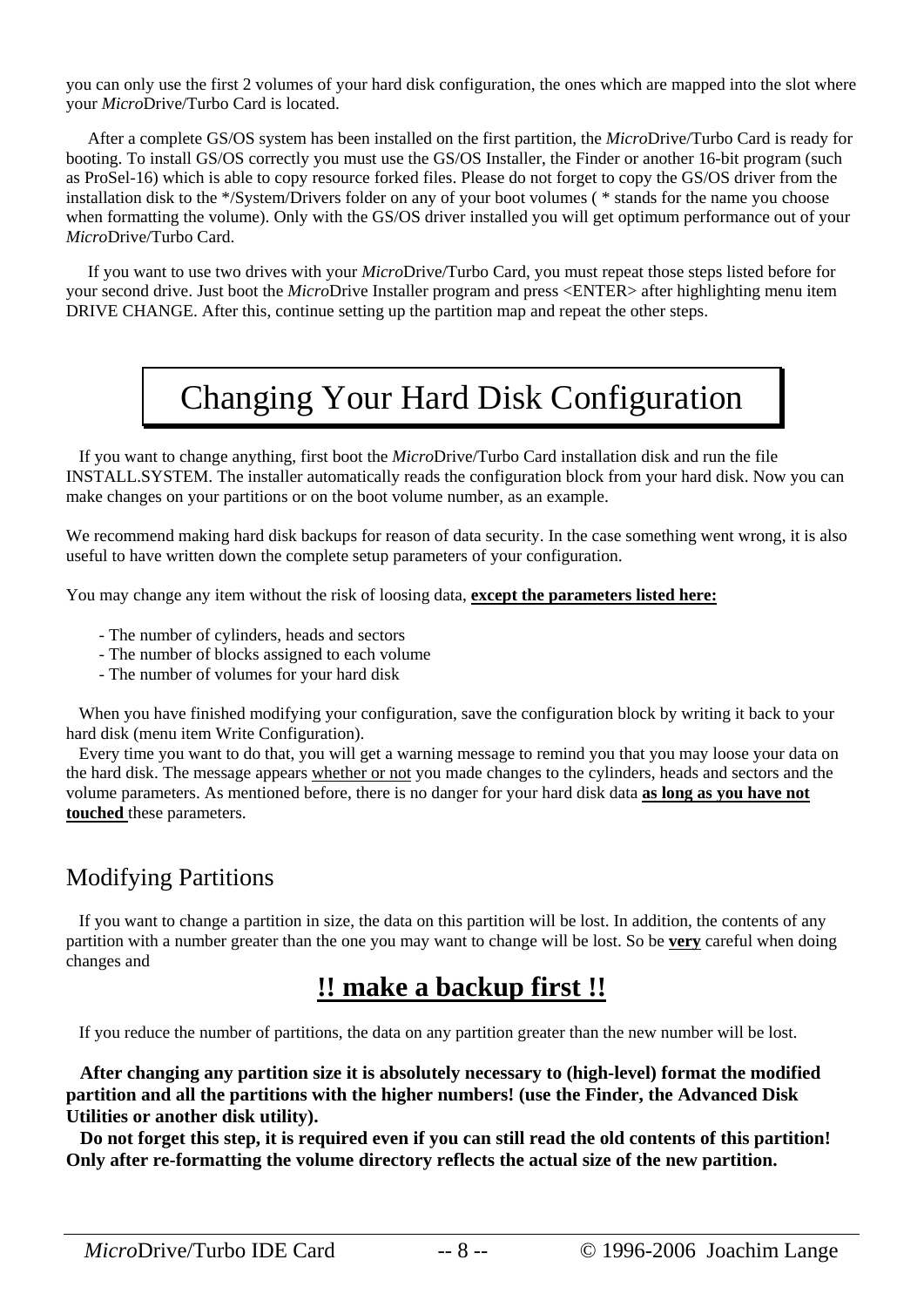# Installing the GS/OS Driver

The instructions found in this section are not applicable to Apple IIe users. On the Apple IIe, no driver is required for using the card with any hard disk. The built-in firmware on the card does all the work required.

For best performance and versatility it is recommended to install the *Micro*Drive/Turbo GS/OS driver on your System volume (the floppy disk or the hard disk partition you boot from). If you don*'*t install the driver, your *Micro*Drive/Turbo Card won't give you the fastest speed you could expect. However, the card also works fine with no GS/OS driver installed.

To install the GS/OS driver, just use any file copy utility and copy the driver from the utilities disk to your

#### /my.disk/SYSTEM/DRIVERS/

folder. "my.disk" is the place holder for the name of your boot volume. This can be an Apple system disk, your hard disk, or a RAM disk. If you are planning to use more that one volume as a bootable system volume, please be sure to copy the driver into every SYSTEM/DRIVERS/ folder. The driver's functions are available after the next reboot of a GS/OS system volume. You also can use the GS/OS INSTALLER to install the driver a bit more conveniently. For this purpose, a copy of the INSTALLER (present on the GS/OS system disk /INSTALL) should be launched from the *Micro*Drive utilities disk.

Using the GS/OS Installer:

After you have launched the Installer, click on the **Customize** button. The Installer will look for any scripts present on your volumes (must be located in a SCRIPTS folder) and then will show the *Micro*Drive GS/OS driver option in the left window. Now click on the **Disk** button several times until you can see the name of your volume where you want to install the driver (at the top of the window you can find "Disk to update:" and the volume currently selected). Now you can click on the **Install** button and the driver will be installed on your volume. You must repeat these steps for any volume where you intend to use the *Micro*Drive/Turbo Card with the GS/OS driver for optimum performance.

 Please note that a GS/OS driver is never available under ProDOS 8 operation (in fact this is why it is called GS/OS driver). The driver is active only as long as GS/OS is active. If you launch a ProDOS 8 application, the driver "sleeps" until you return to GS/OS operation. This is true for any block device driver under GS/OS, this is not a fault or a special feature of the *Micro*Drive/Turbo Card driver.

# The Installer Menu Items in Detail

#### **M - Mode Change**

You can choose one of two modes for partitioning your drive(s): If you have only one drive connected to your card, you can have up to 16 volumes on a single hard disk, otherwise you are restricted to eight volumes on each of two hard drives connected to your card. The (limited) number of volumes available does not give you any limitations on useable hard disk space, you can use up to 2 Gigabytes on 8 volumes.

#### **C - Drive Change**

Selects the current drive you are working on. After a time-out value of several seconds, the installer informs you about a possible fact that a second hard drive could not be accessed.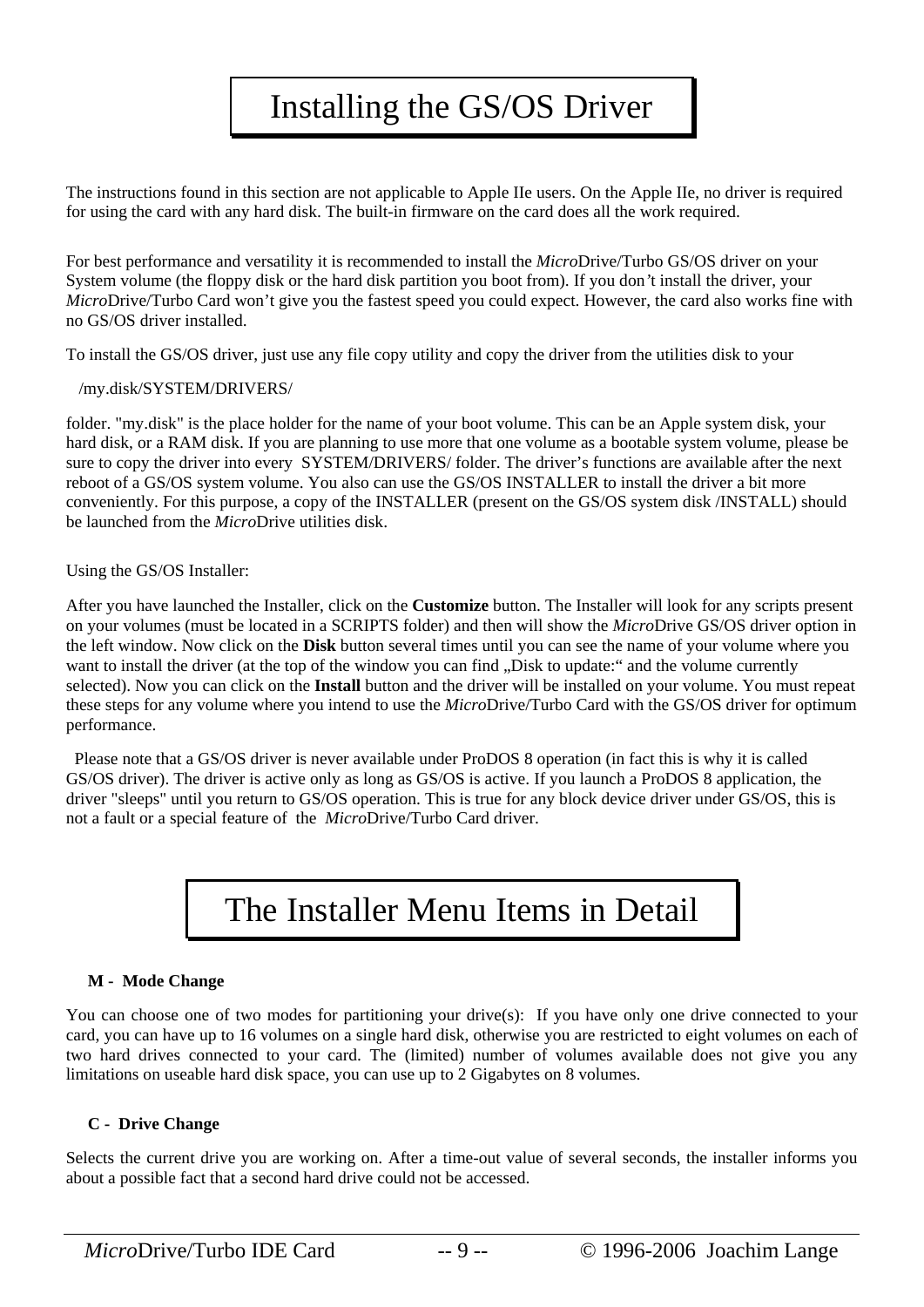#### **D - DMA Mode**

Toggles between four different DMA modes for your specific needs:

If you have **up to four megabytes of DMA compatible** expansion memory in your GS, you can choose DMA **ENABLED, or ROM 01, or ROM 03**. Recommended option is ROM 1 or ROM 3 respectively.

If you have **more than four megabytes of DMA compatible** expansion memory in your GS, then you must choose the correct ROM Version, **ROM 01, or ROM 03**.

If you have any memory expansion card for the Apple IIGS which is **not DMA compatible** then you need to choose **DMA DISABLED**.

If you have an Apple IIe, choose **DMA DISABLED** or **DMA ENABLED.** These are the only valid options for this machine. You will get weird results if you try a different option on the Apple IIe. Please note that any accelerator for the Apple IIe is **not** DMA compatible and you must choose **DMA DISABLED** for such a hardware or you will have problems.

#### **B - Boot Volume**

Lets you tell the Apple and your IDE Card which volume will be taken for the boot process. This adjustment is valid as long no key is pressed during boot access on the *Micro*Drive/Turbo Card. The boot volume will be set to the first one in the chain of volumes that can be accessed on the card. This option is not active if you are booting from a different device (i.e. other hard disk, RAM disk or floppy disk etc...)

#### **E - Partition Editor**

Lets you go to the partition editor sub-menu. This menu is fairly self-explanatory. Just press the "?" key and you will get a small help menu which explains everything.

#### **N - Number of Sectors per IRQ**

This is a feature menu item which has been used for older IDE drives and Turbo IDE Card firmware versions. It has no special meaning for functionality with the *Micro*Drive/Turbo Card and its software/firmware.

#### **M - Manual Hard Disk Parameters**

If the automatic process of recognizing the hard disk geometry fails, or if you have very special needs for configuring your hard disk, you will need this menu item for manually setting up the hard disk parameters. Please don't use this setup if you do not know exactly what you are doing.

#### **V - Verify Hard Disk**

Checks to see whether the setup is correct and looks for bad sectors. If there are bad sectors they should be locked out by a system utility like ProSel-16 or Salvation Deliverance. Any new IDE drive should have no bad sectors. If you have bad sectors on a new drive you should return it to your dealer. All modern IDE drives (made in 1995 or later will try to remap bad sectors on their own, so in such a case you will see a bad block very rarely. This verify test is also a (not very complete) check that your Apple, your *Micro*Drive/Turbo Card and your hard disk work together peacefully.

 If you encounter bad block at the end of the valid cylinder range, this could be a hint that the automatic hard disk setup has found some more tracks on your hard disk than the manufacturer has specified. In this case, reduce the number of cylinders by one or more using the manual setup feature.

#### **I - Identify Hard Disk**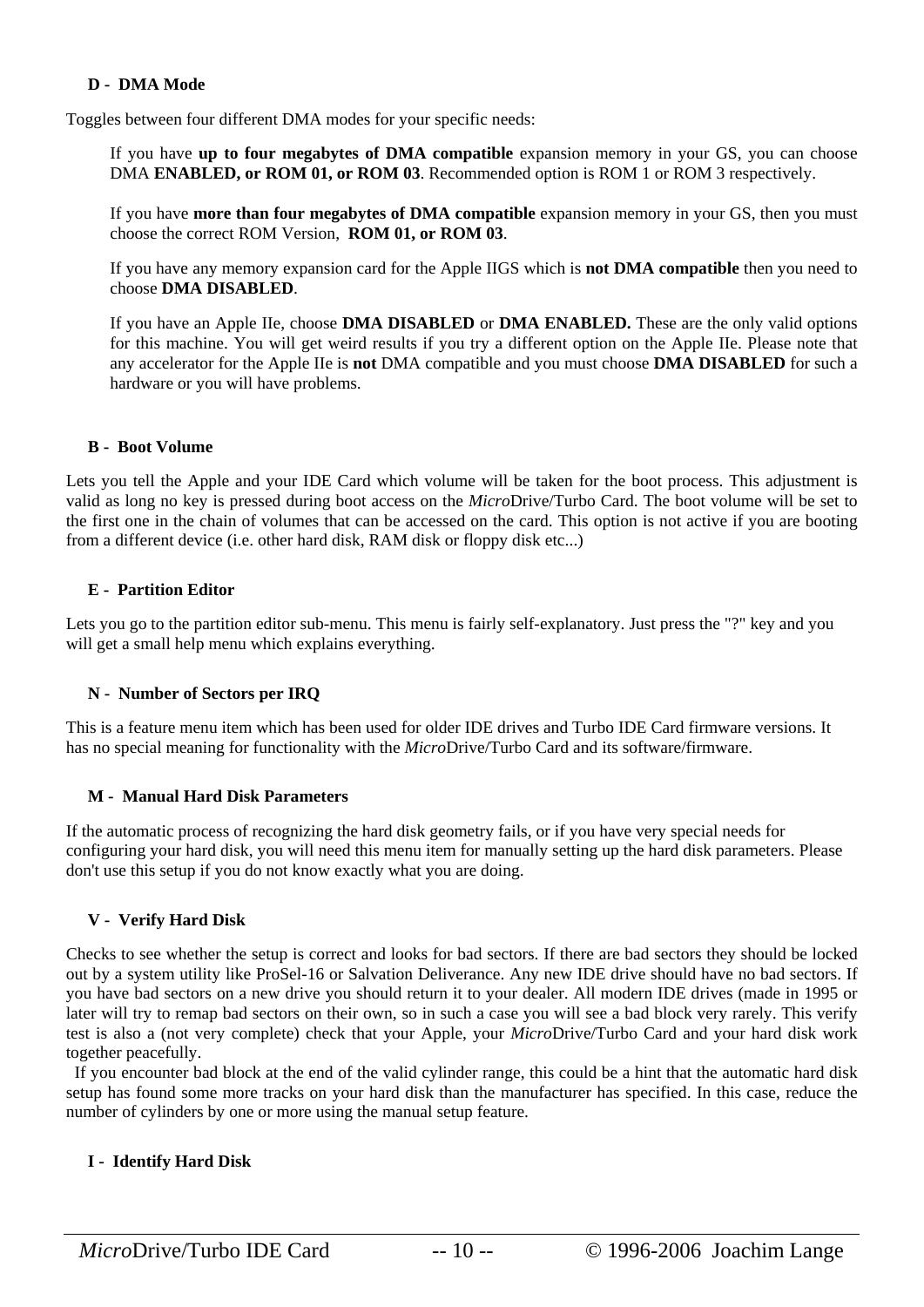Reads manufacturer information from hard disk and displays it on the screen. Could give you some useful or even valuable information about your hard disk.

Some older hard drives (such as the mechanisms built into the Vulcan drives) will not accept the command for getting manufacturer's information and therefore the program will give you an error message. This is not a fault or problem of the installation software.

#### **W - Write configuration to Hard Disk**

Saves the current hard disk configuration block from the installer memory to a reserved space (system area) on your hard disk.

#### **Q - Quit Installer**

Brings you back to the point from where you launched the Installer. If you have booted the Installer directly from your installation disk without using ProDOS, you will be given the opportunity to specify a boot slot.

If you have modified your partition table in number or size, you will get a warning message if the information was not saved to your hard disk.

Alternatively, you can press the ESC key from any menu position. In this case, the program assumes you know what you are doing (and you want to do nothing which alters your configuration on your hard disk) and leaves without any comments and acknowledgment.



 The INSTALL.SYSTEM program is a PRODOS 8 system file which is designed to run under any circumstances (i.e. it can be launched under ProDOS 8 or GS/OS without the need of any further accessories.

INSTALL.SYSTEM can be launched from any environment without the need of BASIC.SYSTEM. It even can be launched directly by booting the *Micro*Drive installation disk.

 The INSTALL.SYSTEM program also can be run from any program launcher that supports launching SYS files (for example the built-in PRODOS 8 launcher or the GS/OS Finder).

 If you prefer to run the INSTALL.SYSTEM program from a program launcher, you can keep a copy on your hard disk.

 After the program's startup, it tries to read the configuration data from the first hard drive and displays it on the 80-column screen. Now you can change any parameters as you like. After you have changed any parameters, please don't forget to save your new configuration using WRITE CONFIGURATION. However, you have the option leaving the program without saving anything.

### New Hard Disk Setup

 When there is no valid configuration data found at start-up, the program assumes that a new hard disk was connected and needs to be configured. In this case, the program automatically does all the necessary things to set up a valid configuration including default operating parameters (this is basically the same thing as pressing CTRL-R, re-scan hard disk parameters). The only thing you have to do is to set up one or more partitions by entering the partition editor and to save your configuration data on the hard disk. As the last step, use a formatting utility like the FINDER, the Advanced Disk Utilities or PROSEL-16 to format your partitions.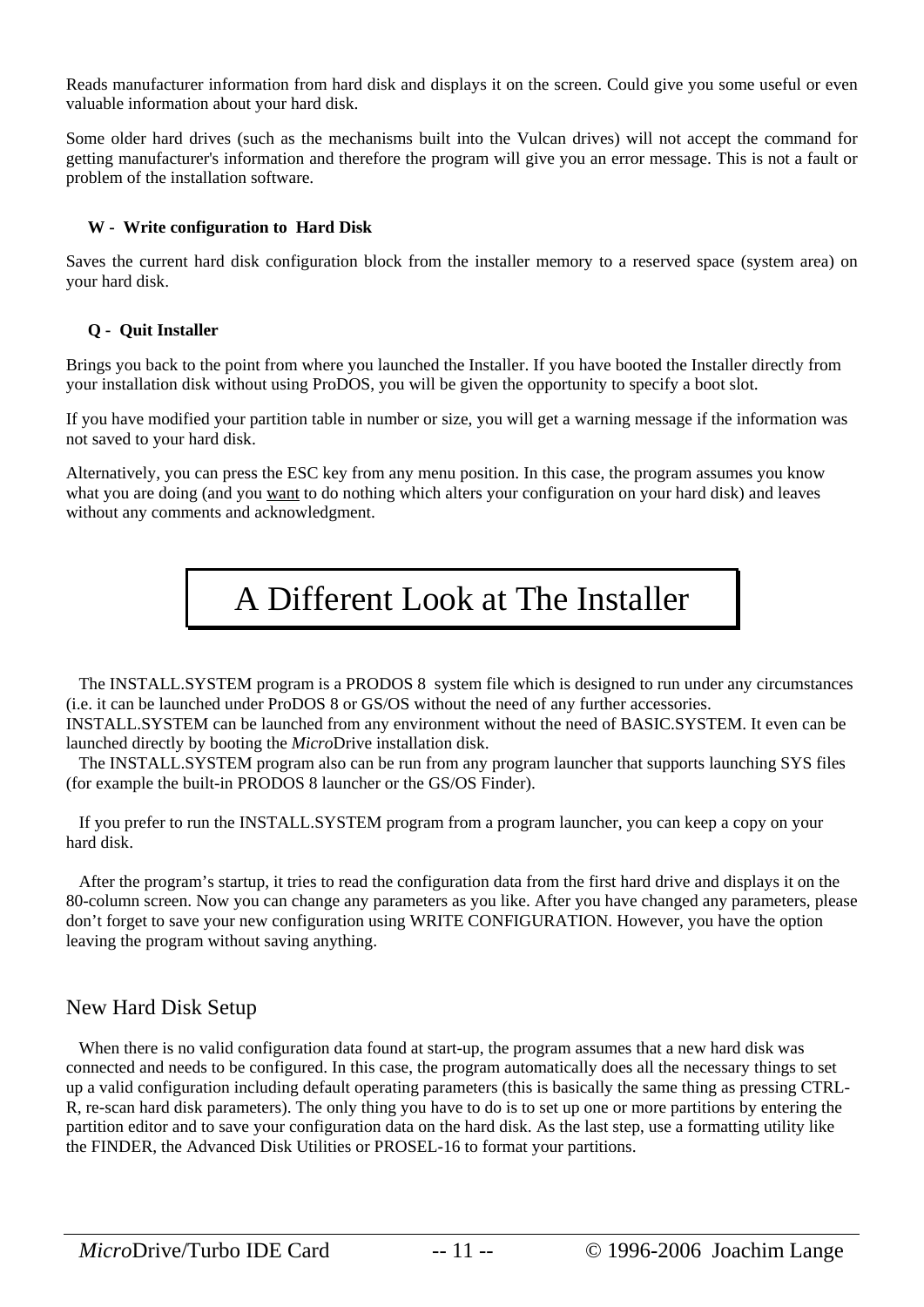The INSTALL.SYSTEM program does not check your second drive (slave) if it is present. If you need a second drive to be configured, choose menu item DRIVE CHANGE and the program will behave just like it has when dealing with the first drive.

# Miscellaneous

### Powering up the Hard Drives

For correct operation with the *Micro*Drive/Turbo Card it is required that is has at least one hard disk connected and powered up. The *Micro*Drive/Turbo Card will let hang your computer if this is not the case, because the firmware cannot detect any hardware which is not active.

### Using Two Hard Drives

In the world of AT clones (as it is with the IDE drives connected to the *Micro*Drive/Turbo Card) you can have two drives connected to an IDE interface. Drive one is called the MASTER drive, and drive two is called the SLAVE drive. The master/slave condition is determined by the hard disk's jumper settings. There is no difference in connecting the hard disk to the IDE interface - same cable, same plug.

### Setting the hard drives' jumpers

In a one-drive configuration your drive should be jumpered as MASTER, and NO SLAVE PRESENT. In a two-drive configuration: the first drive should be configured as MASTER (with jumper SLAVE PRESENT set). The second drive should be jumpered as SLAVE. In some cases you need to set additional jumpers as HOST SLAVE PRESENT or DRIVE SLAVE PRESENT. Be sure to power up both drives at the same time. Please be sure to get a data sheet for the drives you are using, otherwise you will be lost if you don't know how to jumper your drives.

### IDE Cable

 The IDE cable must not be longer than 3 (three) foot. The IDE standard dictates this restriction. Do not fold the cable to get a "U" (regarding the cross section). Otherwise the signals cannot be transferred properly over the lines. A second drive must not be located more than about 4 (four) inches from the first IDE hard disk connector (i.e. both drives must be located at the end of a single IDE cable). You cannot use two cables with a single controller (Y-cable configuration not allowed).

#### Booting from a different volume

 Using the *Micro*Drive/Turbo Card, you can choose any volume for the boot volume. Just hold down the Open Apple Key or the Option Key at boot time. At the bottom of the screen you can see a message which tells you how many volumes you have. Now press any number "1" through "9" and "A" through "G" for the corresponding volumes 1 through 16. Be aware that you must have a bootable operating system on the desired boot volume or you will get an error message such as UNABLE TO LOAD PRODOS. At any time, when no key is pressed, rebooting will use the default boot volume as specified with the INSTALL.SYSTEM program.

 The default boot volume can be stored on both drives with different values. The boot volume parameter only takes effect when coming from drive number one. This is for reason of compatibility in the case you want to exchange the drives (yes, you can do that with no problems) or you once prefer to use only one drive (this could also be your second drive). Be aware that although you can boot from a partition on drive two, the operating parameters from drive one will be used.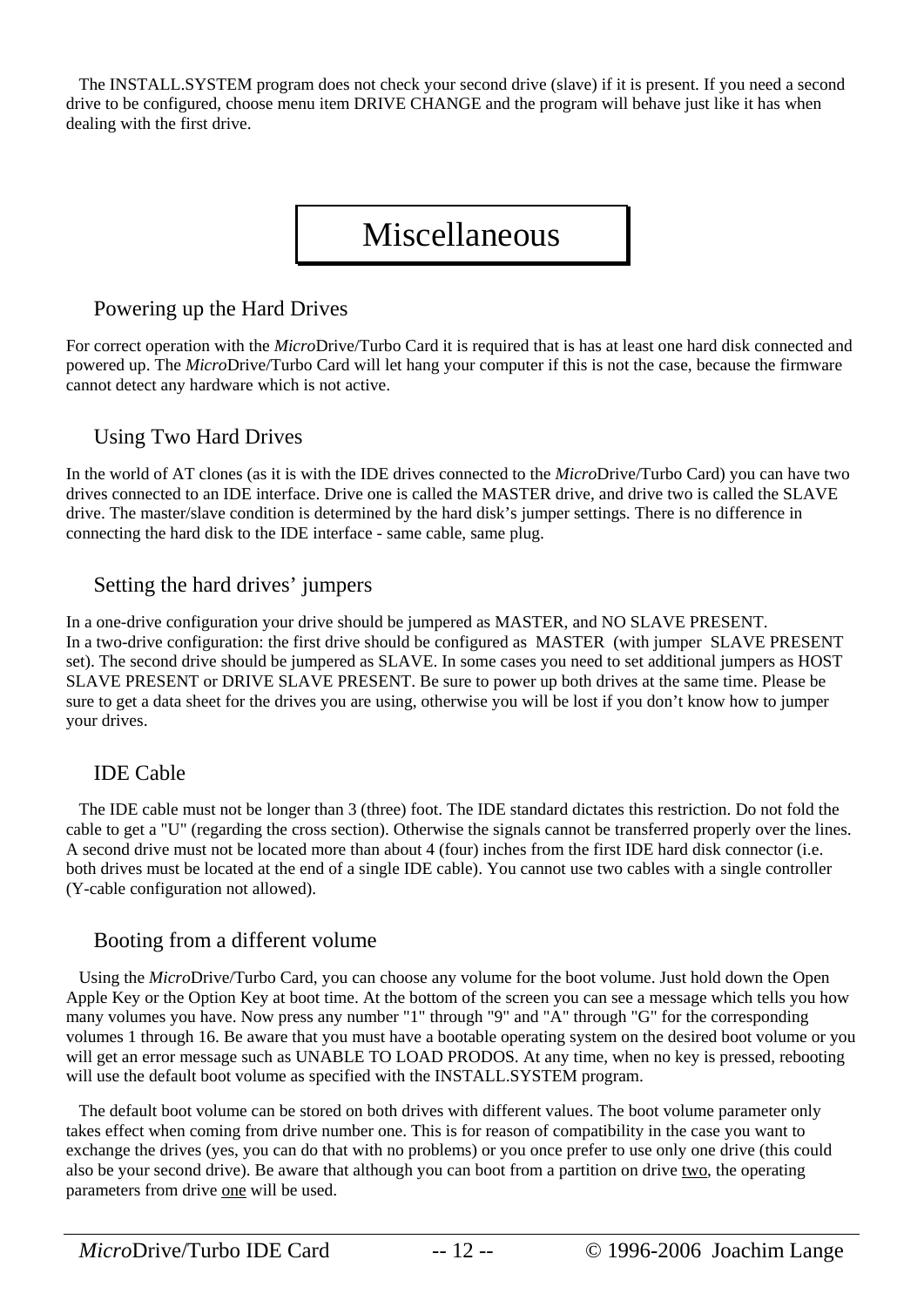### Software Compatibility

 Some programs (especially copy protected games and programs that will not run from the Finder or require their own boot process) are not aware of the Apple IIGS Memory Manager and therefore will not run from hard disk because the *Micro*Drive/Turbo Card requests memory from the Memory Manager. When the memory is overwritten by those programs, the *Micro*Drive/Turbo Card software will crash (examples: The Immortal, PHOTONIX). We do not feel responsible for such a situation. Please complain at the guys who did not want to write Apple IIGS software that adheres to the standards published by Apple Computer.

 If you can find a program that doesn't work with the *Micro*Drive/Turbo Card and it proves to be OK with Apple's guidelines, you will receive a free update on any software or firmware part of the *Micro*Drive/Turbo Card that requires updating.

### Using the Macintosh HFS File System

You may have noticed that earlier versions of our IDE card did not allow to create partitions greater than 32 Mbytes. This was (and is) the upper limit for the ProDOS File System. The partition size has been limited by our installation software, although there was no basic technical restriction to create larger ones.

The only reason to open the 32 Mbytes limit was the availability of the HFS File System on the Apple II. However, there are several important reasons which should keep you back from using the HFS File System for regular hard disk usage:

- 1) Due to GS/OS design limitations, you never can boot from HFS partitions. And thus, setting a boot partition size to more than 32 Mbytes doesn't make sense in any way.
- 2) If something goes wrong with a misbehaving program, due to a "weak" computer ,or due to a power supply glitch, and your HFS partition gets damaged, you don't have any chance to repair the directory structure. There aren't any utilities which can do that. The only choice you have is to re-format the damaged partition, with a complete loss of data. You may have some chances to rescue (backup) the remaining undamaged data, but there is no guarantee.
- 3) Writing to a HFS partition is very slow, and thus any speed advantage has gone with using a hard disk (writing to a HFS volume is also slow when using diskettes and other storage media).
- 4) Using a HFS partition at read operations is not faster than using a partition with the ProDOS File System.
- 5) HFS partitions cannot be used under ProDOS 8, because ProDOS 8 cannot find any file on the HFS directory structure.

Looking at the items 1...5 we cannot see any other advantages but the larger size for using HFS volumes.

**As a summary, we cannot recommend using the HFS feature at all. There are even reports that the HFS FST doesn't always work reliably, even in a patched version. For the Apple IIGS, it's a nice feature when moving data between different computers, but not much more. In addition, the ProDOS file system has proved to be very stable and bug-free.** 

If you have read our comments regarding the HFS file system carefully and nevertheless wish to use its advantages, go ahead and do it. Our installation utility with its partition editor is prepared to let you setup hard drive partitions as large as the hard disk will allow to do. However, please never send us any complaints if something has gone wrong with your data on your hard disk.

As a small warning, if you are in the partition editor, you are getting two "!" at the volume positions where you have exceeded the 32 Mbytes (65535 blocks) limit. This should warn you that you might think about our comments regarding the HFS file system. If you format this partition with the ProDOS file system you will loose any hard disk space which is beyond the (65535 blocks) limit.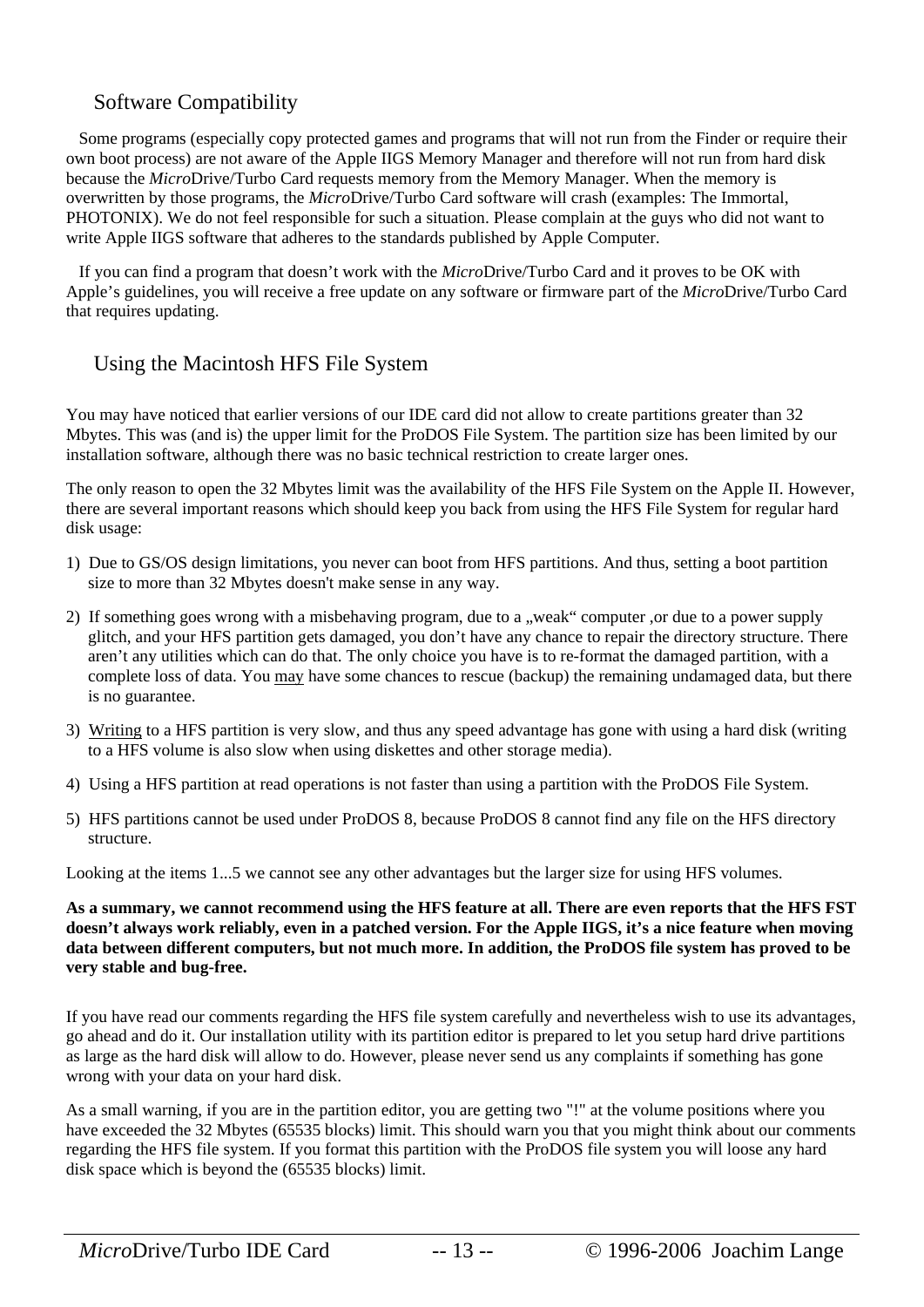# Using Your Vulcan or InnerDrive Hard Drive

 This section is intended for Vulcan users and InnerDrive/OverDrive users (including other Applied Ingenuity hard drive products with IDE drives) who want to upgrade their system with the *Micro*Drive/Turbo Card. If you have any IDE drive other than a Vulcan or InnerDrive you don't need to follow these instructions.

### Back Up!

 If you are planning to replace the Vulcan Controller Card or the InnerDrive Controller, first make a complete backup of your hard disk data! The partitioning scheme of the *Micro*Drive/Turbo Card is not compatible with these drives. You will have to begin like just having purchased a new drive.

 We cannot give you much recommendation about backup programs, but the cheapest way to make backups is to use the Archiver from GS/OS System 6. If you want to backup your data, you should be sure to make **file-by-file backups**. Only this kind of backup guarantees that you can restore your data on a different hard disk with different volume sizes (this will most likely occur).

### Setting Up your hard disk

 After you have made the necessary backups and the *Micro*Drive/Turbo Card is connected to your Vulcan, you can run the program INSTALL.SYSTEM on the *Micro*Drive/Turbo Card Utilities Disk. Just go ahead as it is described in the section "Preparing your hard drive" in this manual. It is possible that you cannot follow these instructions because some old hard drives cannot be setup automatically. If you are getting error messages after INSTALL.SYSTEM has tried to find the hard drive's operating parameters, you must set the parameters yourself by using menu item **Manual Hard Disk Parameters**.

 You must enter the **native hard disk parameters.**. If you are not sure about the hard disk parameters of your Vulcan or InnerDrive, you will need to contact us. Please let us know the hard disk model you are using (manufacturer, model number and capacity) and we will try to find the correct operating parameters. In many cases you can use menu item GET HARD DISK INFO to find the correct parameters.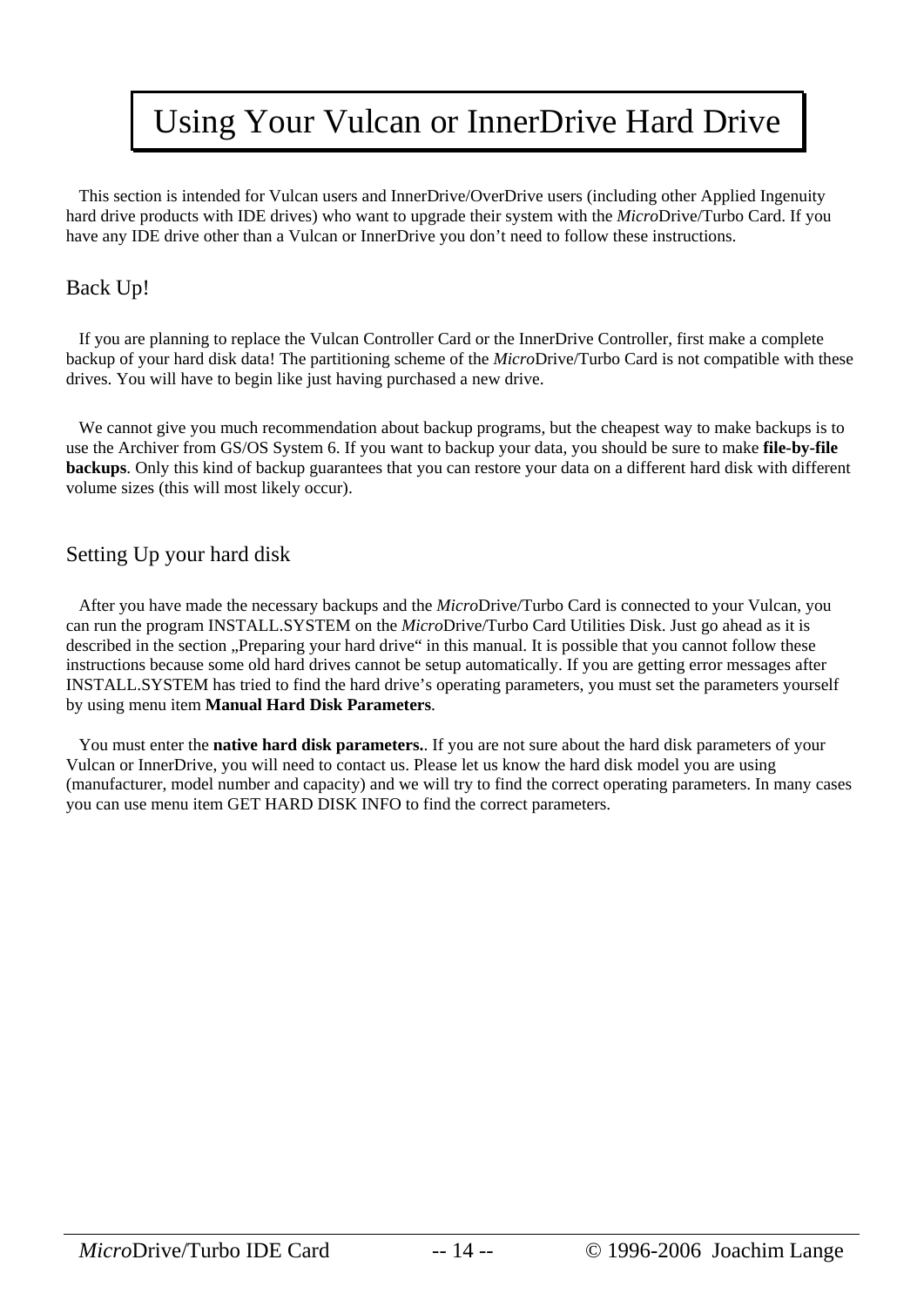# Troubleshooting

We have tested each card thoroughly before it went to our customers, so your card should work flawlessly. And we have tried to cover every aspect of the installation process here in this manual. Our records show that most problems are related to hard drives which have been configured incorrectly. A few problems occurred because some users didn't follow our hints in the manual. A few problems are remaining due to hidden firmware bugs on several old hard drives which sometimes show a really strange behavior (note that the IDE "standard" is not a standard as you might expect, and several early IDE hard drives had serious problems).

We don't claim to be the perfect company, so in rare cases problems may occur which cannot be solved by the customer. Please check out whether you have done your installation according to the guidelines found here in this manual. If we receive hardware to be repaired and we find it is OK, we'll have to charge you for checking out that it is OK.

So before you come up and complain that your new hardware doesn't work, please check out once again:

Did you read this manual completely? Is there anything you didn't read at the first glance?

 Does your "third party hardware" (hard disk) work correctly? Check the drive in question in an MS-DOS computer if possible. Please double check the connections from the *Micro*Drive/Turbo Card to your hard disk.

 Be sure that the connector pins are not bent in any way, on the *Micro*Drive/Turbo Card as well as on your hard disk. Double check the connectors! We have pulled out expensive hard drives from the trash, marked "defective". We have re-aligned the connector pins - and the hard drives worked again flawlessly!

 Be sure to try out the manual setup (INSTALL.SYSTEM) if the automatic setup doesn't work or if the setup process gave you any strange impressions.

#### Describe as detailed as possible !

If your problems cannot be solved in this way and you don't know how to continue, please send us e-mail or write via snail mail. Please do not send anything back to us without an RMA number. We will refuse to accept any shipment without RMA number.

Please describe your complete configuration (this is a very important thing, otherwise we cannot fix problems):

Your *Micro*Drive/Turbo Card's firmware revision and revision numbers from software on the utilities disk.

Your computer: Apple IIe, Apple IIGS, which ROM # and the serial number printed on the motherboard (located at the upper right corner, beside slot 7).

 Any card which is installed in your Apple IIe or IIGS, slot number of each card, revision number and software revision number.

The hard disk manufacturer and model number you are using.

Apple IIGS Control Panel slot setup (internal/your card) for each slot.

 Give us exact information about what kind of memory expansion card you are using (revision number and serial number required).

 Describe the symptoms where the error occurs. What software did you use? Describe the steps in detail to duplicate the problem.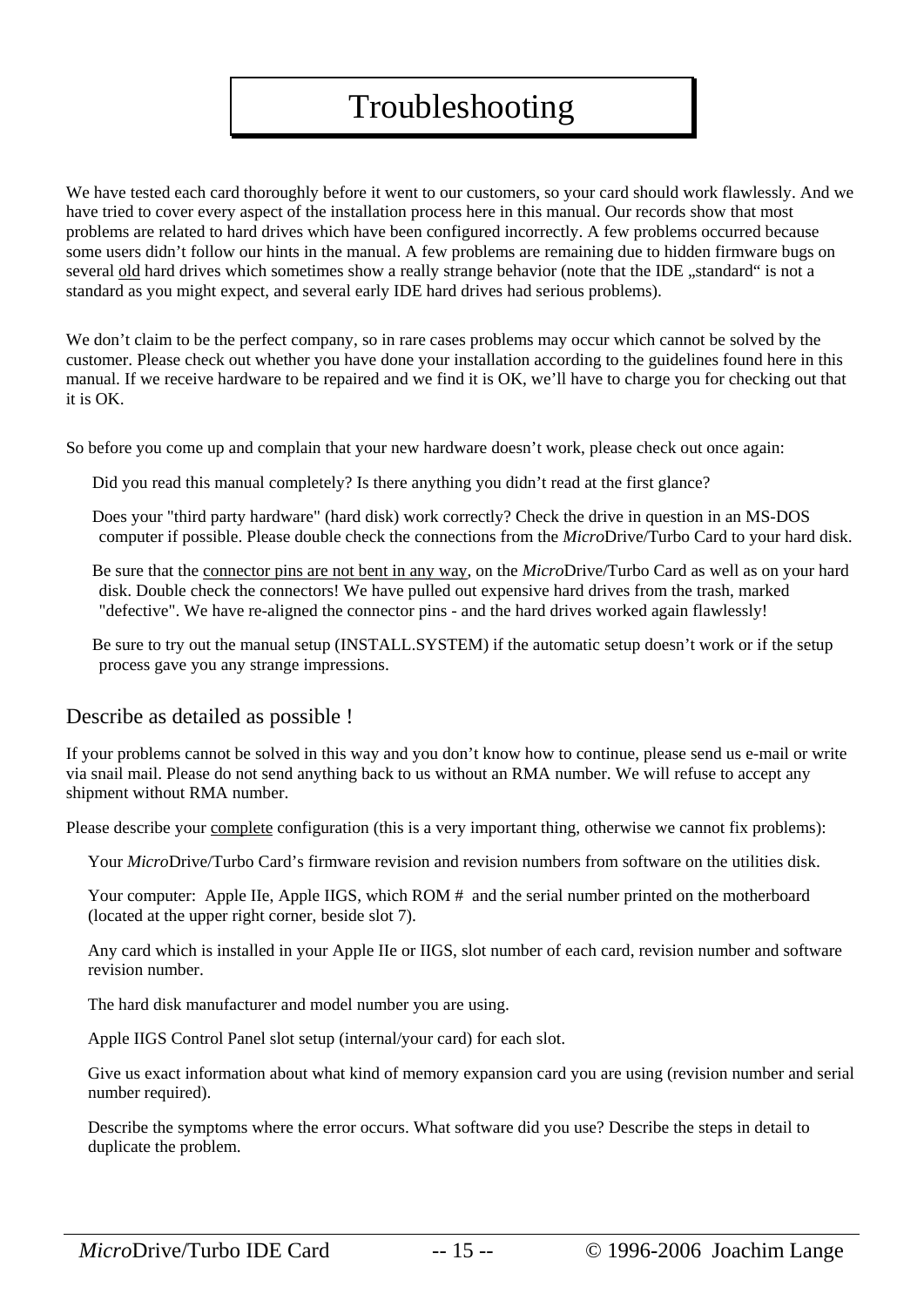# Error Messages at Boot Time

 To boot from the *Micro*Drive/Turbo Card, the firmware must be able to access the first hard disk (master) connected to the card. Even if you want to boot from a volume on the second hard disk (Drive 2), the first hard disk must be powered up, must be configured as a master drive and must have a valid setup. The current operating parameters (Boot Volume, DMA Mode) will always be the ones from the master drive (Drive 1), regardless of the volume number you may want to boot from.

 If an error occurs during the very first part of the boot process, the *Micro*Drive/Turbo Card informs you about the error by displaying one of the following error messages and gives you control over your computer at the Applesoft Basic prompt.

### Drive 1 Error:

The *Micro*Drive/Turbo Card cannot get access to the first hard disk. There are many reasons that may cause this error:

- there is no hard disk connected.
- the hard disk is not powered up.
- the hard disk is jumpered as a slave drive.
- two hard disks are connected and both are set up as master drives.
- the hard disk has a defect.
- the first hard disk is not ready for interaction with the computer within 15 seconds after power up.

### Missing configuration data

The *Micro*Drive/Turbo Card cannot load a valid configuration from the first hard disk (master). A setup using the installation program INSTALL.SYSTEM is required to create a valid configuration. Also, the sector on the hard disk containing the configuration data could be physically damaged..

### Error reading boot sector

A read error occurred when trying to load the *Micro*Drive/Turbo Card's boot sector (not the ProDOS boot sector). This is because the boot sector is damaged (bad checksum) or has no valid code for the continuation of the boot process. This sector is always automatically written to the hard disk when writing a configuration to the hard disk by the *Micro*Drive/Turbo Installer. This feature could be used for a "refresh" if the boot sector has been destroyed occasionally.

### Volume not formatted

The *Micro*Drive/Turbo Card was able to load configuration data, but it could not find anything that looks like a PRODOS boot sector. This sector is usually present after a volume has been high-level formatted by a system utility like the Finder etc. Note that this error message is related to the volume you want to boot from, not to the boot sector of the *Micro*Drive configuration data.

### Unable to load ProDOS (ProDOS error message)

This message appears when the ProDOS boot routine (located on the boot sector of any PRODOS volume and loaded into the computer's memory at boot time) has found one of the following errors:

- the boot routine cannot find a valid directory structure on the boot volume (directory may be damaged) - the boot routine cannot find a file with the name PRODOS in the root directory of the current boot volume. The file PRODOS usually is the PRODOS 8 operating system or the file that launches GS/OS. - while loading PRODOS, a read error occurs because of a bad sector belonging to the file PRODOS.

### Relocation/ Configuration Error (ProDOS error message)

This message appears after the ProDOS boot routine has finished execution (loading PRODOS) and corrupted data was found in memory while installing the ProDOS 8 disk operating system.